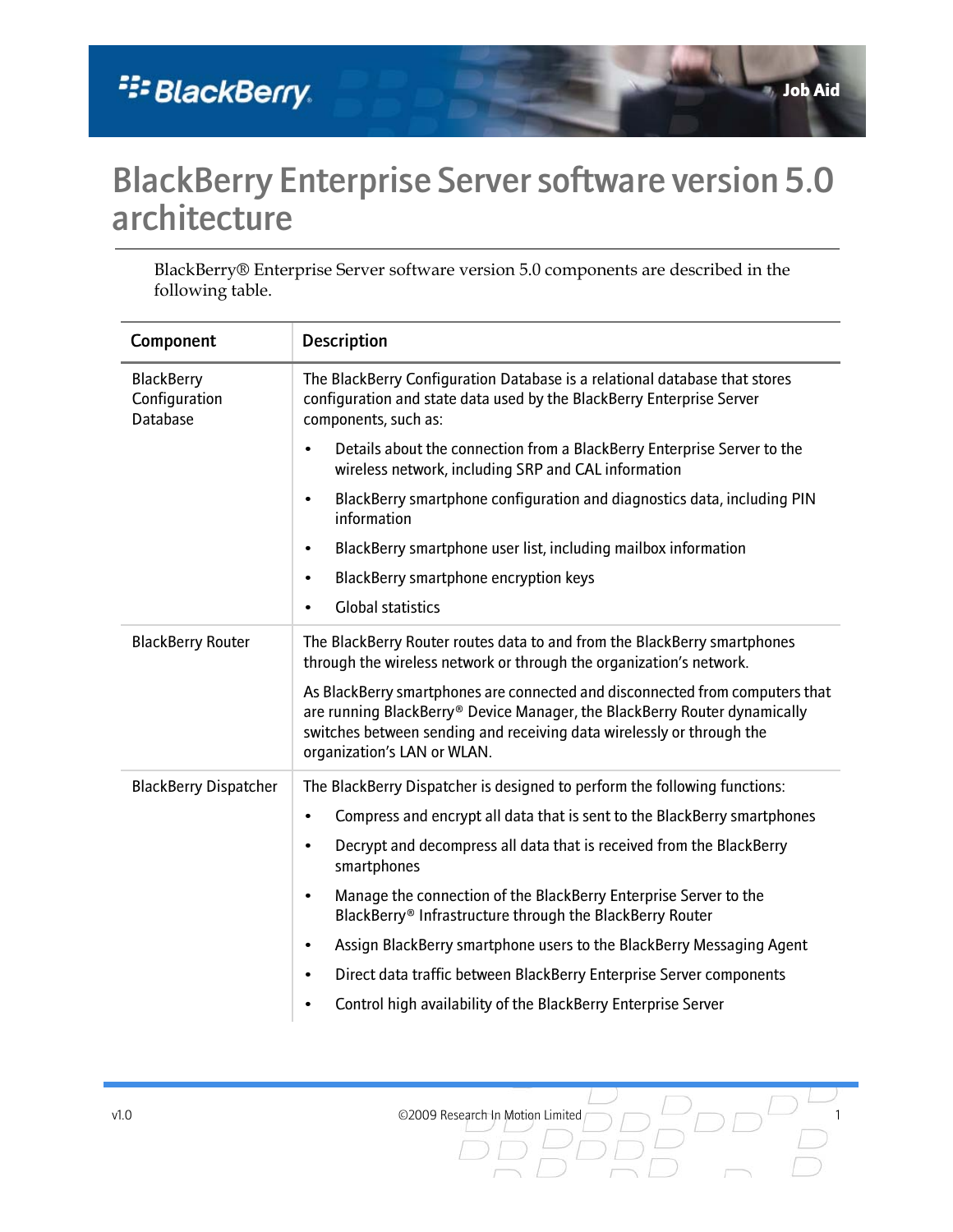# <sup>22</sup>BlackBerry.

| Component                                          | <b>Description</b>                                                                                                                                                                                                                                                                                                                                                   |
|----------------------------------------------------|----------------------------------------------------------------------------------------------------------------------------------------------------------------------------------------------------------------------------------------------------------------------------------------------------------------------------------------------------------------------|
| <b>BlackBerry Messaging</b><br>Agent               | The BlackBerry Messaging Agent connects to the organization's messaging<br>server to provide email message services, calendar services, and address lookup<br>requests.                                                                                                                                                                                              |
|                                                    | The BlackBerry Messaging Agent as also desinged to perform the following<br>functions:                                                                                                                                                                                                                                                                               |
|                                                    | Download attachments from the messaging server that have been requested<br>from a BlackBerry smartphone                                                                                                                                                                                                                                                              |
|                                                    | Synchronize BlackBerry smartphone user configuration information from the<br>messaging server to the BlackBerry Configuration Database.                                                                                                                                                                                                                              |
|                                                    | Provide encryption key generation services<br>٠                                                                                                                                                                                                                                                                                                                      |
|                                                    | Act as a gateway for the BlackBerry Synchronization Service to access<br>$\bullet$<br>organizer data on the messaging server                                                                                                                                                                                                                                         |
| <b>BlackBerry MDS</b><br><b>Connection Service</b> | The BlackBerry MDS Connection Service allows BlackBerry smartphone users to<br>access the Internet, the organization's intranet, and the organization's<br>application and content servers using their BlackBerry smartphones.                                                                                                                                       |
|                                                    | The BlackBerry MDS Connection Service also sends login requests and requests<br>for instant messaging sessions from BlackBerry smartphones to the BlackBerry<br>Collaboration Service. If the BlackBerry MDS Connection Service is stopped, the<br>BlackBerry Collaboration Service also stops working.                                                              |
| <b>BlackBerry Attachment</b><br>Service            | The BlackBerry Attachment Service is designed to convert supported attachment<br>files to a format that can be viewed on the BlackBerry smartphone.                                                                                                                                                                                                                  |
|                                                    | The BlackBerry Attachment Service consists of the BlackBerry Attachment Server<br>that controls the retrieval, distillation, and conversion of attachment data, and<br>the BlackBerry Attachment Connector that controls the connections between the<br>BlackBerry Messaging Agent or the BlackBerry MDS Connection Service and the<br>BlackBerry Attachment Server. |
| <b>BlackBerry</b><br><b>Collaboration Service</b>  | The BlackBerry Collaboration Service provides a connection between the<br>organization's instant messaging server and the collaboration client on the<br><b>BlackBerry smartphones.</b>                                                                                                                                                                              |
| <b>BlackBerry Policy</b><br>Service                | The BlackBerry Policy Service is designed to perform administration services over<br>the wireless network that include sending IT policies, IT administration<br>commands, and service books to the BlackBerry smartphones over the wireless<br>network.                                                                                                             |
|                                                    | The BlackBerry Policy Service is also responsible for the push of applications to<br>the BlackBerry smartphones and for encryption key regeneration requests.                                                                                                                                                                                                        |

 $\overline{\phantom{a}}$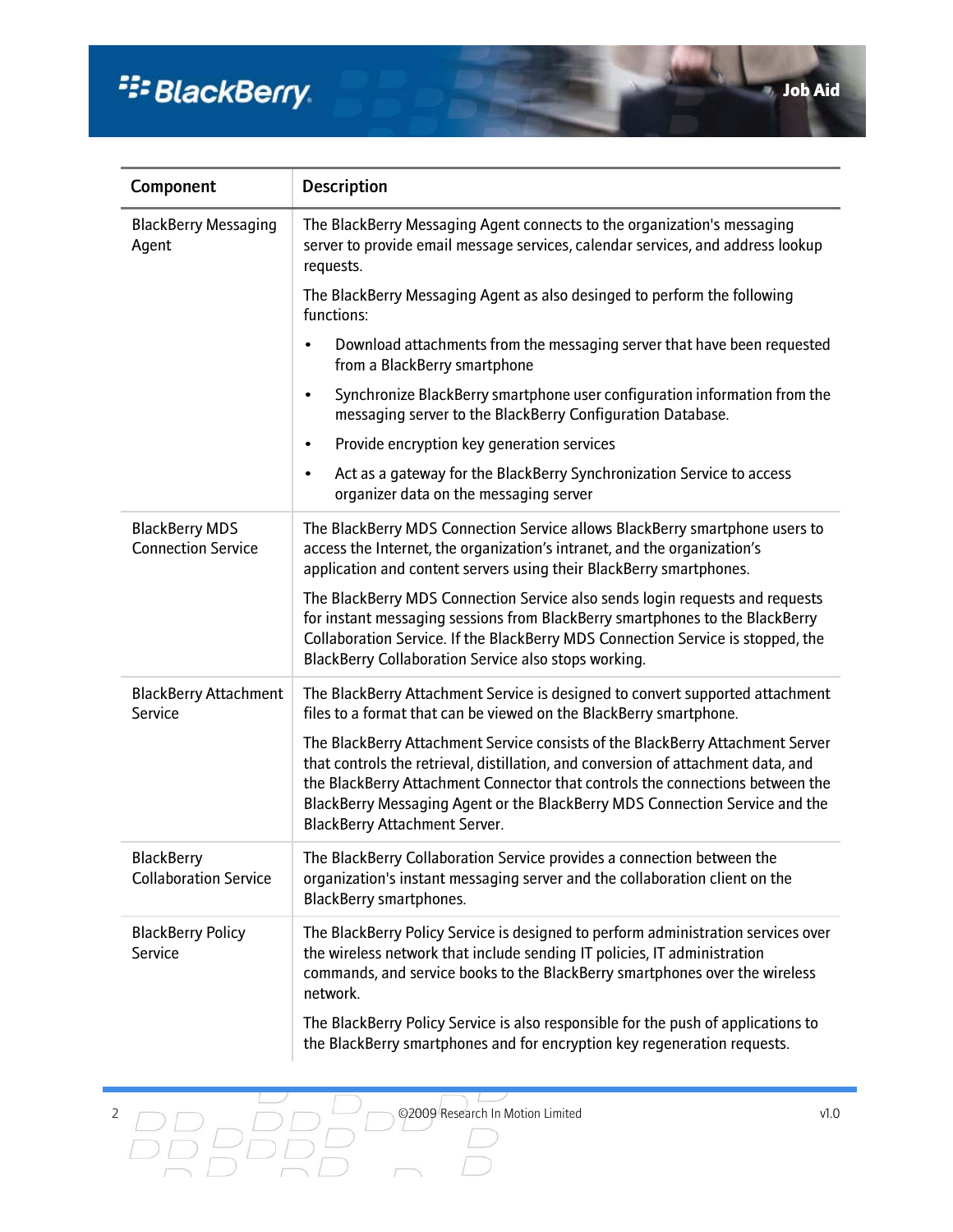# <sup>22</sup>BlackBerry.

 $\cup$ 

| Component                                           | <b>Description</b>                                                                                                                                                                                                                                                                                                                                                                                                                                                                     |
|-----------------------------------------------------|----------------------------------------------------------------------------------------------------------------------------------------------------------------------------------------------------------------------------------------------------------------------------------------------------------------------------------------------------------------------------------------------------------------------------------------------------------------------------------------|
| <b>BlackBerry</b><br>Synchronization<br>Service     | The functions of the BlackBerry Synchronization Service include the following:                                                                                                                                                                                                                                                                                                                                                                                                         |
|                                                     | Synchronization of organizer data including tasks, memos, and contacts<br>$\bullet$                                                                                                                                                                                                                                                                                                                                                                                                    |
|                                                     | Retrieval of BlackBerry smartphone diagnostics information<br>$\bullet$                                                                                                                                                                                                                                                                                                                                                                                                                |
|                                                     | Wireless back up of BlackBerry smartphone configuration data to the<br>$\bullet$<br><b>BlackBerry Configuration Database</b>                                                                                                                                                                                                                                                                                                                                                           |
|                                                     | Wireless restore of BlackBerry smartphone configuration data to the<br>$\bullet$<br>BlackBerry smartphone during the activation process                                                                                                                                                                                                                                                                                                                                                |
| <b>BlackBerry</b><br><b>Administration Service</b>  | The BlackBerry Administration Service allows administrators to perform the<br>following:                                                                                                                                                                                                                                                                                                                                                                                               |
|                                                     | Create and assign BlackBerry smartphone user groups, administrative roles,<br>$\bullet$<br>software configurations, and IT policies to BlackBerry smartphone user<br>accounts                                                                                                                                                                                                                                                                                                          |
|                                                     | Manage BlackBerry smartphone user accounts, BlackBerry Enterprise Server<br>$\bullet$<br>instances, and distributed components in the BlackBerry Domain                                                                                                                                                                                                                                                                                                                                |
|                                                     | The BlackBerry Administration Service consists of the BlackBerry Administration<br>Service Application Server that handles tasks carried out in the BlackBerry<br>Administration Service console, the BlackBerry Administration Service Native<br>Code Container that handles access to native components and data sources, and<br>the BlackBerry MailStore Service that reads data from the organization's<br>directory and copies the data to the BlackBerry Configuration Database. |
| <b>BlackBerry MDS</b><br><b>Integration Service</b> | The BlackBerry MDS Integration Service helps facilitate the installation and<br>management of BlackBerry® MDS Runtime Applications and BlackBerry®<br>Browser Applications. The BlackBerry MDS Integration Service also allows these<br>types of applications to interact with back-end systems whose services can be<br>accessed using web services or direct database connections.                                                                                                   |

v1.0 ©2009 Research In Motion Limited  $\Box$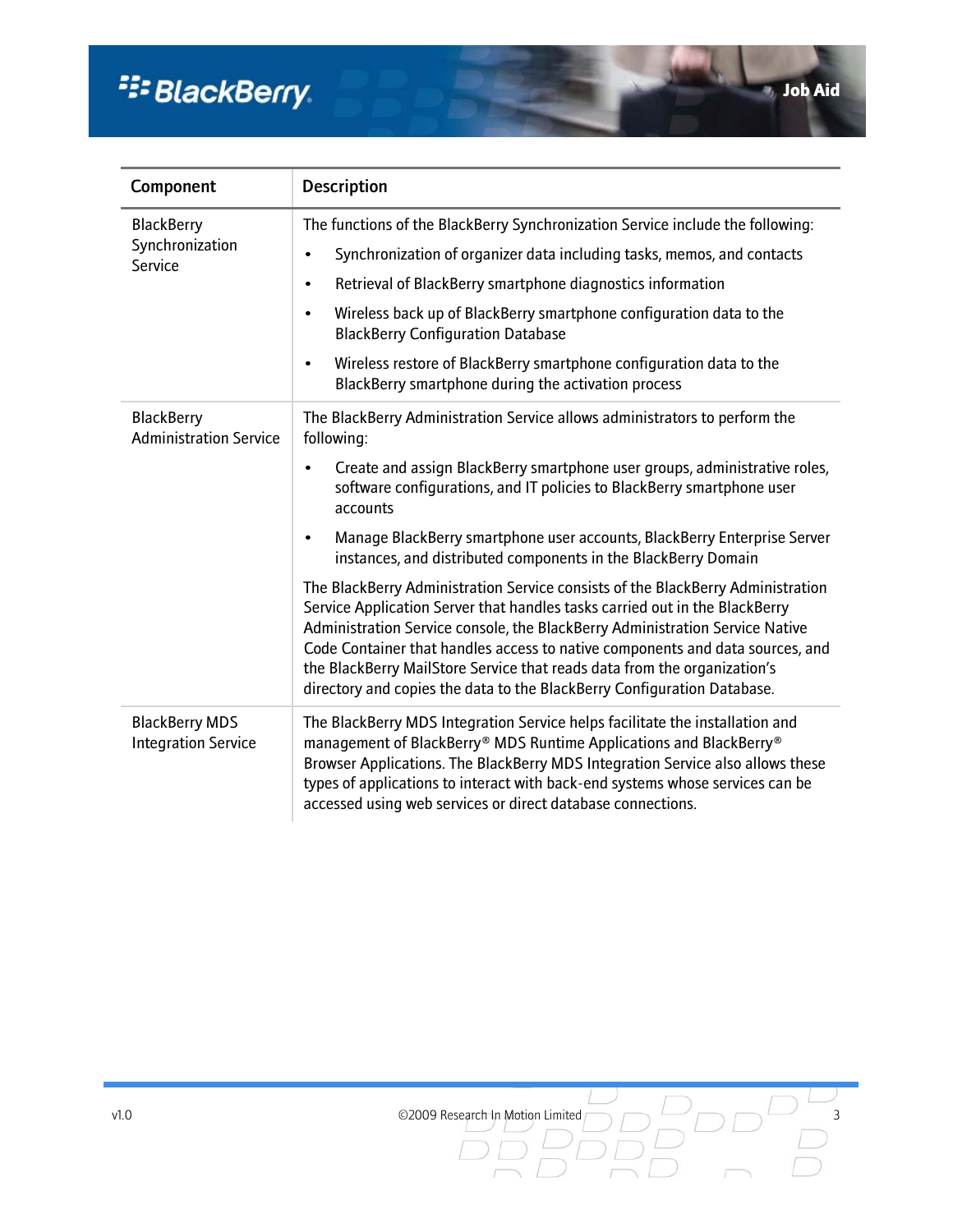# <sup>22</sup> BlackBerry.

| Component                               | <b>Description</b>                                                                                                                                                                                                                                                                       |
|-----------------------------------------|------------------------------------------------------------------------------------------------------------------------------------------------------------------------------------------------------------------------------------------------------------------------------------------|
| <b>BlackBerry Monitoring</b><br>Service | The BlackBerry Monitoring Service monitors the health of the BlackBerry<br>Enterprise Server environment and is designed to help administrators to identify<br>and troubleshoot issues that could cause a service interruption for BlackBerry<br>smartphones.                            |
|                                         | The BlackBerry Monitoring Service polls each BlackBerry Enterprise Server<br>component and retrieves SNMP data. The BlackBerry Monitoring Service stores<br>the SNMP data in the BlackBerry Monitoring Service database and displays it in<br>the BlackBerry Monitoring Service console. |
| <b>BlackBerry Controller</b>            | The BlackBerry Controller monitors the BlackBerry Enterprise Server components<br>and restarts them if they stop responding.                                                                                                                                                             |
|                                         | Each BlackBerry Enterprise Server component reports a heartbeat every ten<br>minutes. The heartbeats are recorded in the BlackBerry Controller log file. If two<br>heartbeats are missed, by default, the BlackBerry Controller restarts the<br>BlackBerry Enterprise Server component.  |
|                                         | The BlackBerry Controller is also responsible for starting the following BlackBerry<br><b>Enterprise Server components:</b>                                                                                                                                                              |
|                                         | <b>BlackBerry Messaging Agent</b><br>٠                                                                                                                                                                                                                                                   |
|                                         | <b>BlackBerry Policy Service</b><br>$\bullet$                                                                                                                                                                                                                                            |
|                                         | <b>BlackBerry Synchronization Service</b><br>$\bullet$                                                                                                                                                                                                                                   |
|                                         | BlackBerry MailStore Service component of the BlackBerry Administration<br>Service                                                                                                                                                                                                       |

### What is a service book?

A service book is a set of records that configure how the BlackBerry smartphone interacts with the BlackBerry Infrastructure. Each service book record turns on specific services for the BlackBerry smartphone.

The types of service books on a BlackBerry smartphone depend upon the features provided by the wireless service provider and the IT policies set up by the adminsitrator on the BlackBerry Enterprise Server.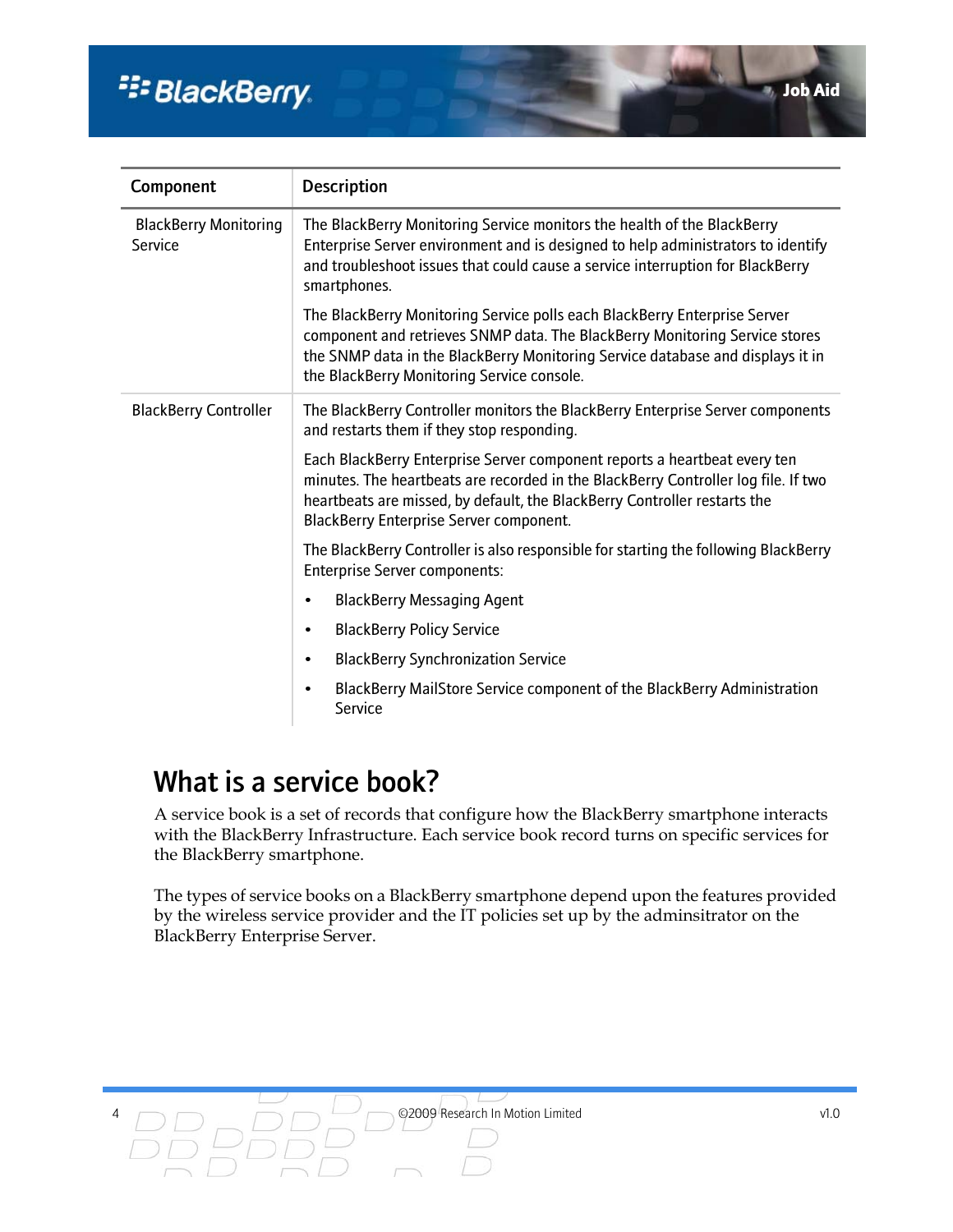| Service book         | <b>Description</b>                                                                                                                                                                                                                            |
|----------------------|-----------------------------------------------------------------------------------------------------------------------------------------------------------------------------------------------------------------------------------------------|
| <b>ALP</b>           | Contains information that is required to perform wireless searches on the<br>organization's directory                                                                                                                                         |
| <b>BBIM</b>          | Contains information required to send instant messages with an enterprise<br>instant messaging service                                                                                                                                        |
| <b>BrowserConfig</b> | Contains settings for the BlackBerry Browser, such as preconfigured homepage or<br>bookmarks                                                                                                                                                  |
| <b>CICAL</b>         | Contains information that is required for wireless calendar services                                                                                                                                                                          |
| <b>CMIME</b>         | Contains information that is required for wireless email services                                                                                                                                                                             |
| <b>IPPP</b>          | Contains information that is required to browse the Internet and intranet using<br>the BlackBerry Browser. The BlackBerry Browser uses the BlackBerry Enterprise<br>Server and the organization's network to access the Internet and intranet |
| <b>SYNC</b>          | Contains information that is used to wirelessly synchronize organizer databases<br>and to wirelessly backup and restore BlackBerry smartphone configuration data                                                                              |

The following table identifies common service books:.

### Email message flow

The following diagram illustrates the BlackBerry Enterprise Server components required during email message flow.



### Email message sent to the BlackBerry smartphone

The following steps describe the data flow when an email message is sent from the messaging server to the BlackBerry smartphone over the wireless network.

1. A new email message arrives in the BlackBerry smartphone user's mailbox.

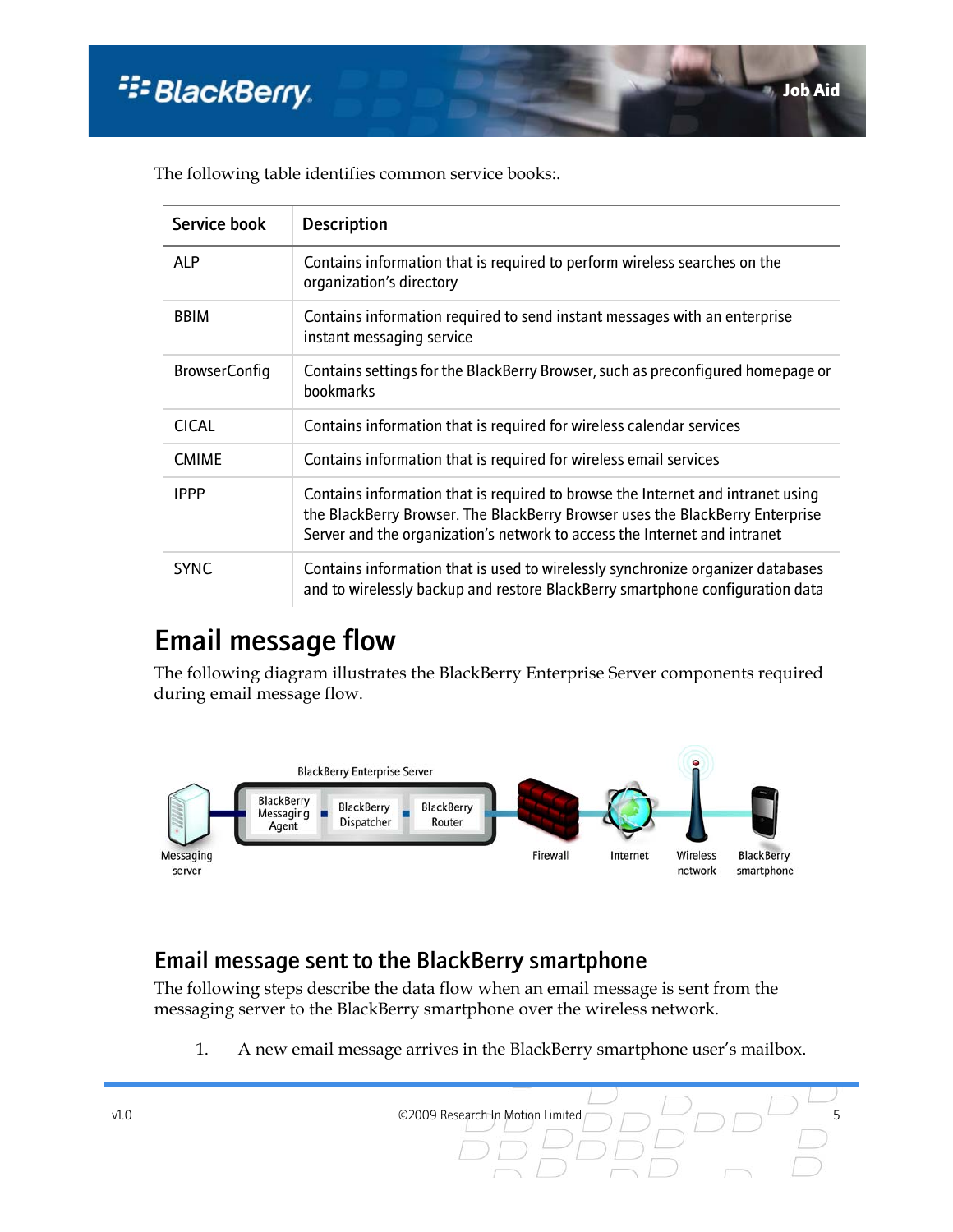### <sup>22</sup> BlackBerry.

- 2. The BlackBerry Messaging Agent retrieves the email message from the messaging server.
- 3. The BlackBerry Messaging Agent applies global filters first and individual filters second. If the email message must be forwarded to the BlackBerry smartphone, the BlackBerry Messaging Agent identifies the email message with a unique RefID, updates the individual and global statistics, and forwards the email message to the BlackBerry Dispatcher.
- 4. The BlackBerry Dispatcher compresses and encrypts the email message and forwards it to the BlackBerry Router.
- 5. The BlackBerry Router sends the encrypted email message through port 3101 on the firewall. The email message is sent through the Internet to the BlackBerry Infrastructure. The BlackBerry Infrastructure forwards the email message to the appropriate wireless network. The wireless network delivers the encrypted email message to the BlackBerry smartphone.
- 6. The BlackBerry smartphone sends a delivery confirmation to the BlackBerry Dispatcher. The BlackBerry Dispatcher sends the delivery confirmation to the BlackBerry Messaging Agent. The BlackBerry Messaging Agent updates the individual and global statistics as needed.

If the BlackBerry Messaging Agent does not receive a delivery confirmation within four hours, it sends the message to the wireless network again.

7. The BlackBerry smartphone decrypts and decompresses the email message and notifies the BlackBerry smartphone user that a new email message has arrived.

#### Email message sent from the BlackBerry smartphone

The following steps and diagram describe the data flow when an email message is sent from the BlackBerry smartphone through the wireless network.

- 1. The BlackBerry smartphone user sends an email message from the BlackBerry smartphone. The email message is assigned a RefID.
- 2. The BlackBerry smartphone compresses and encrypts the email message. The BlackBerry smartphone uses information from the CMIME service book to sends the email message to the wireless network.
- 3. The wireless network forwards the message through the BlackBerry Infrastructure, the Internet, and port 3101 on the firewall to the BlackBerry Router.
- 4. The BlackBerry Router sends the encrypted email message to the BlackBerry Dispatcher.
- 5. The BlackBerry Dispatcher decrypts and decompresses the email message using the BlackBerry smartphone user's encryption key. Because the email message is

Job Aid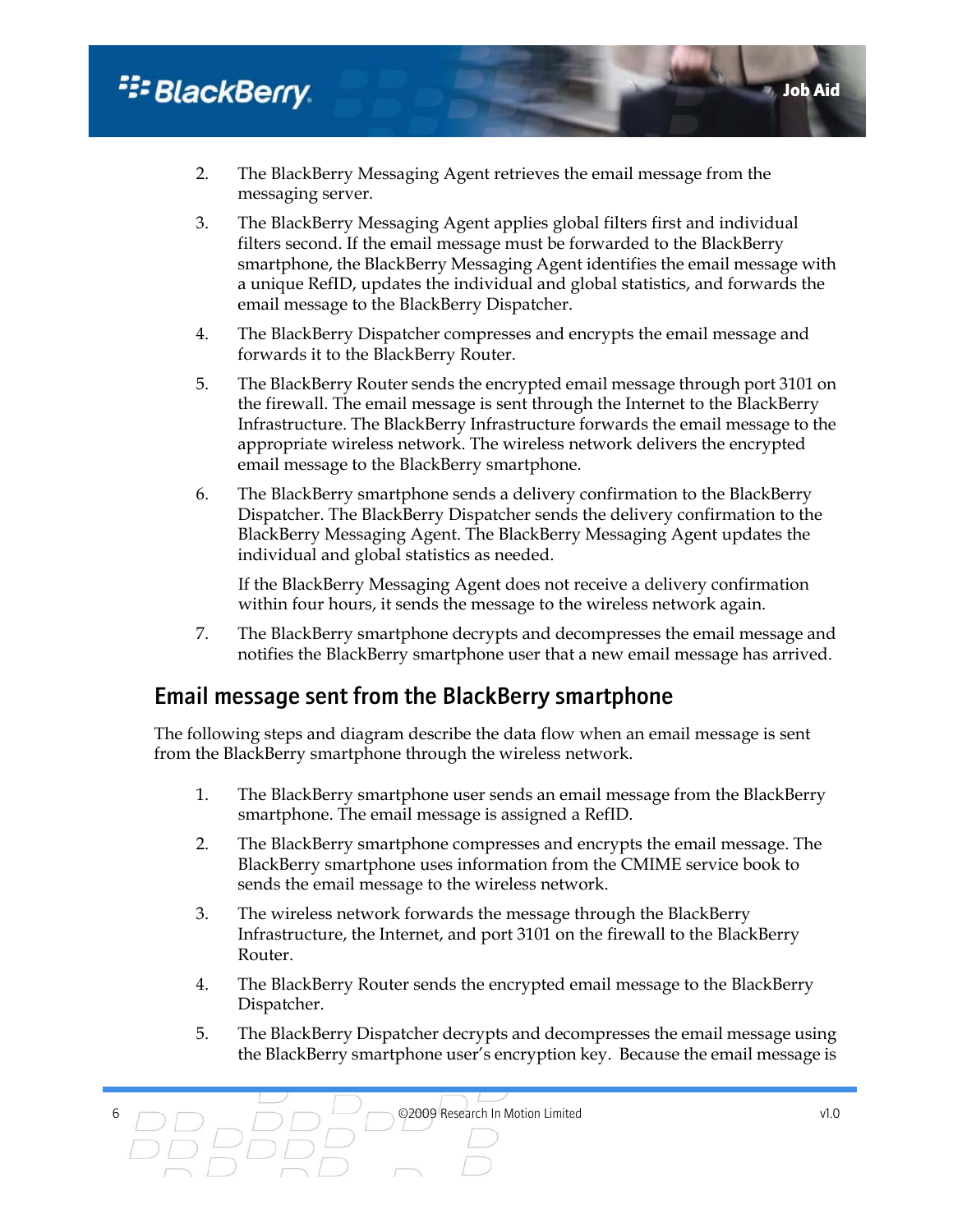in CMIME format, the BlackBerry Dispatcher sends the email message to the BlackBerry Messaging Agent.

If the BlackBerry Dispatcher cannot decrypt the message using the BlackBerry smartphone user's encryption key, the BlackBerry Enterprise Server ignores the message and sends an error message to the BlackBerry smartphone.

- 6. The BlackBerry Messaging Agent updates BlackBerry smartphone user and BlackBerry Enterprise Server statistics.
- 7. The BlackBerry Messaging Agent places the email message in the messaging server. The BlackBerry Messaging Agent also sends a copy of the message to the Sent Items in the BlackBerry smartphone user's email application if configured to do so. The BlackBerry Messaging Agent then updates the individual and global statistics.
- 8. The email message is sent to the recipient by the messaging server using standard email delivery methods.

### Activating a BlackBerry smartphone over the wireless network

The following diagram illustrates the BlackBerry Enterprise Server components required when activating a BlackBerry smartphone over the wireless network.

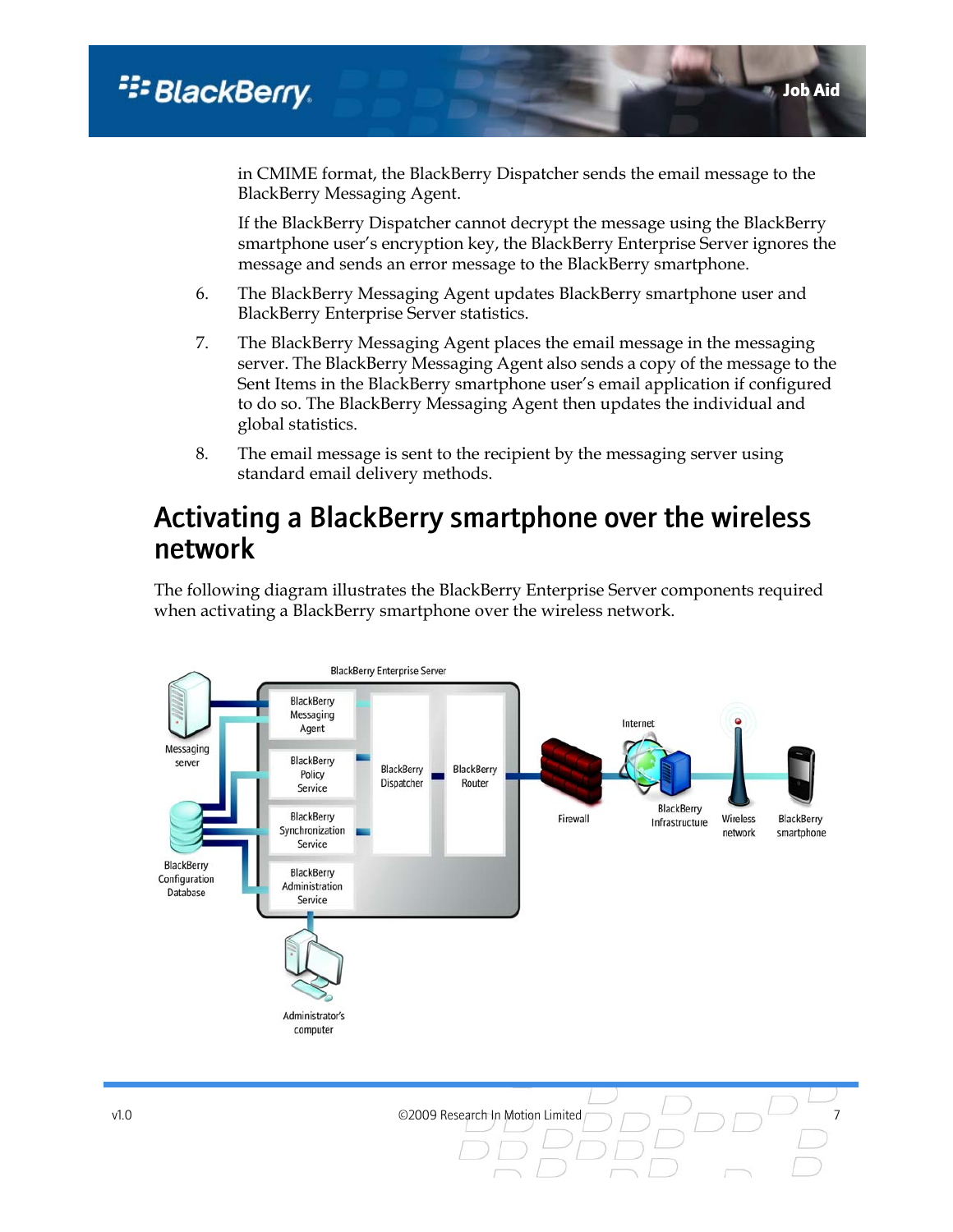The following are the steps in the process of activating a BlackBerry smartphone over the wireless network.

1. The administrator creates a new BlackBerry smartphone user account and assigns an activation password using the BlackBerry Administration Service.

The BlackBerry smartphone user list stored in the BlackBerry Configuration Database is updated with the new BlackBerry smartphone user name, email address, mailbox information, activation password, activation status, and more.

2. The BlackBerry Dispatcher assigns the new BlackBerry smartphone user to a BlackBerry Messaging Agent. The BlackBerry Messaging Agent starts to monitor the BlackBerry smartphone user's mailbox on the messaging server for new email messages.

An email message containing an etp.dat file attachment is required to continue the activation process.

- 3. The BlackBerry smartphone user navigates to the **Enterprise Activation** application on the BlackBerry smartphone and types the email address and activation password. The BlackBerry smartphone user opens the options menu and selects **Activate**. The BlackBerry smartphone displays **Activating**.
- 4. The BlackBerry smartphone creates an activation request email that contains the email address, BlackBerry smartphone PIN, and public key authentication information based on the enterprise activation password typed by the BlackBerry smartphone user. The activation request email is sent to the BlackBerry Infrastructure through the wireless network.
- 5. The BlackBerry Infrastructure receives the secure activation email and identifies it as an activation request. The BlackBerry Infrastructure forwards the email message to the email address that was typed by the BlackBerry smartphone user on the enterprise activation screen using SMTP.
- 6. Upon arrival in the BlackBerry smartphone user's inbox, the BlackBerry Messaging Agent identifies the activation request email message and removes it from the BlackBerry smartphone user's mailbox. The BlackBerry Messaging Agent recognizes the etp.dat attachment in the activation request email and begins an authentication process.
- 7. The BlackBerry Messaging Agent compares the key received in the activation request email with the key generated from the activation password stored in the BlackBerry Configuration Database. If the keys match, the BlackBerry Messaging Agent notifies the BlackBerry smartphone that the activation request has been received. The BlackBerry Messaging Agent and the BlackBerry smartphone then generate their own copy of the BlackBerry smartphone user's encryption key that will be used to encrypt and decrypt all data.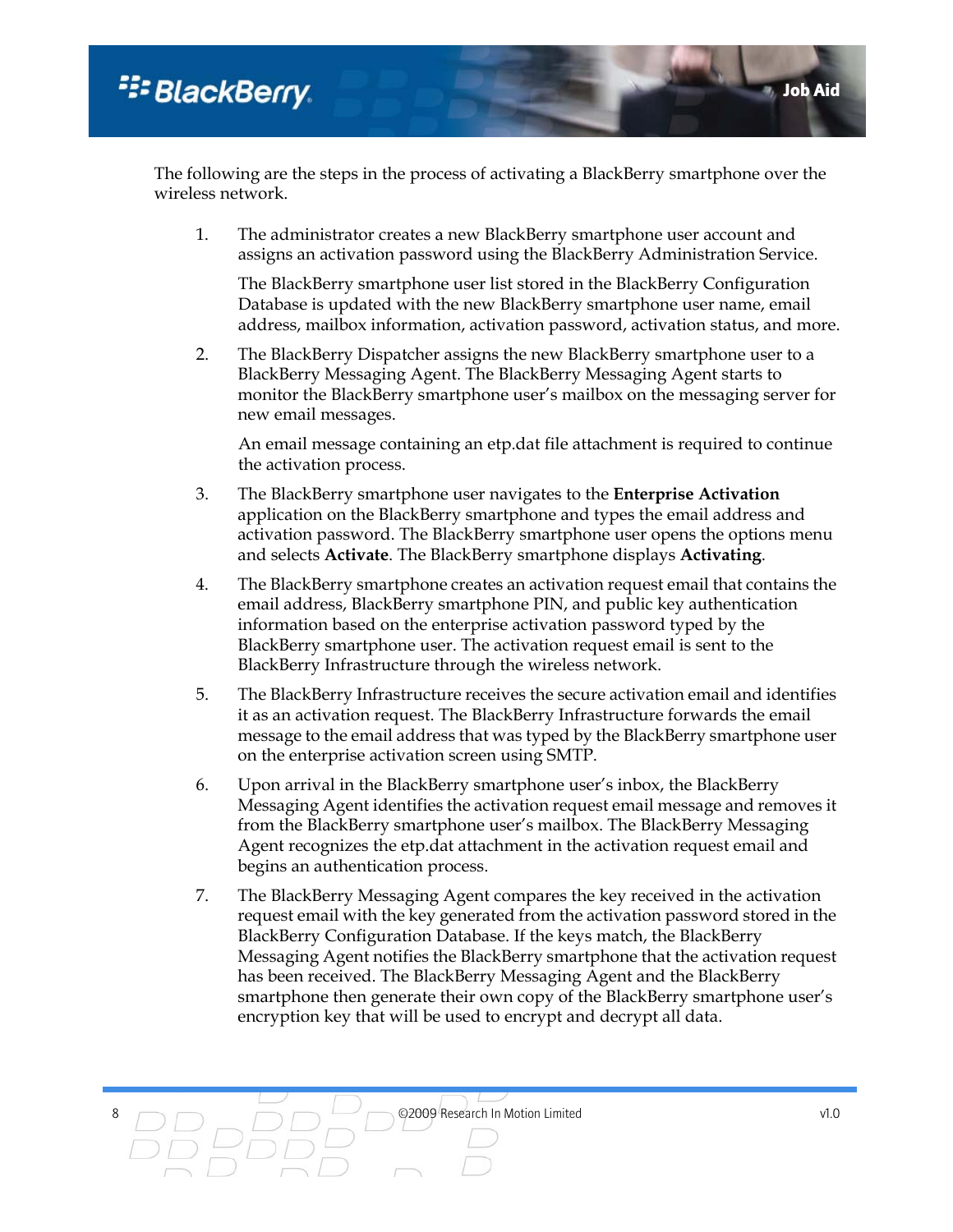### <sup>22</sup> BlackBerry.

8. At this point the BlackBerry Enterprise Server and the BlackBerry smartphone have established an encryption key and have verified their knowledge of the encryption key to each other.

Job Aid

All the data flowing between the BlackBerry smartphone and the BlackBerry Enterprise Server from now on will be compressed and encrypted using this encryption key.

The BlackBerry smartphone displays the following message: **Encryption Verified. Waiting for Services**.

- 9. The BlackBerry Messaging Agent forwards a request to the BlackBerry Policy Service to generate service books. The BlackBerry Policy Service receives and queues the request. The BlackBerry Policy Service adds the unique key that the BlackBerry Domain uses to sign IT policy data and then forwards the IT policy data through the BlackBerry Dispatcher to the BlackBerry smartphone. The BlackBerry Policy Service waits for confirmation from the BlackBerry smartphone that the IT policy has been applied successfully.
- 10. The BlackBerry smartphone applies the IT policy and sends a confirmation to the BlackBerry Enterprise Server. The IT policy in the BlackBerry smartphone is now in a read-only state and can be modified only by updates sent from the same BlackBerry Domain.
- 11. Once the BlackBerry Policy Service receives confirmation that the IT policy has been applied successfully, the BlackBerry Policy Service generates and sends the service books to the BlackBerry smartphone.
- 12. The BlackBerry smartphone receives the service books and is notified that the email address has been activated.

The BlackBerry smartphone displays the following status message: **Services Received. Your email address,** *username@domain.com* **is now enabled**.

At this stage the BlackBerry smartphone user can send and receive email messages on the BlackBerry smartphone.

- 13. The slow synchronization process begins. The BlackBerry smartphone requests the synchronization configuration information from the BlackBerry Synchronization Service. The configuration information indicates whether wireless data synchronization on the BlackBerry Enterprise Server is turned on and which organizer databases can be synchronized. The configuration information also provides database synchronization types (unidirectional or bidirectional) and conflict resolution settings.
- 14. The BlackBerry Synchronization Service returns the configuration information and synchronizes the databases on the BlackBerry smartphone using that information.